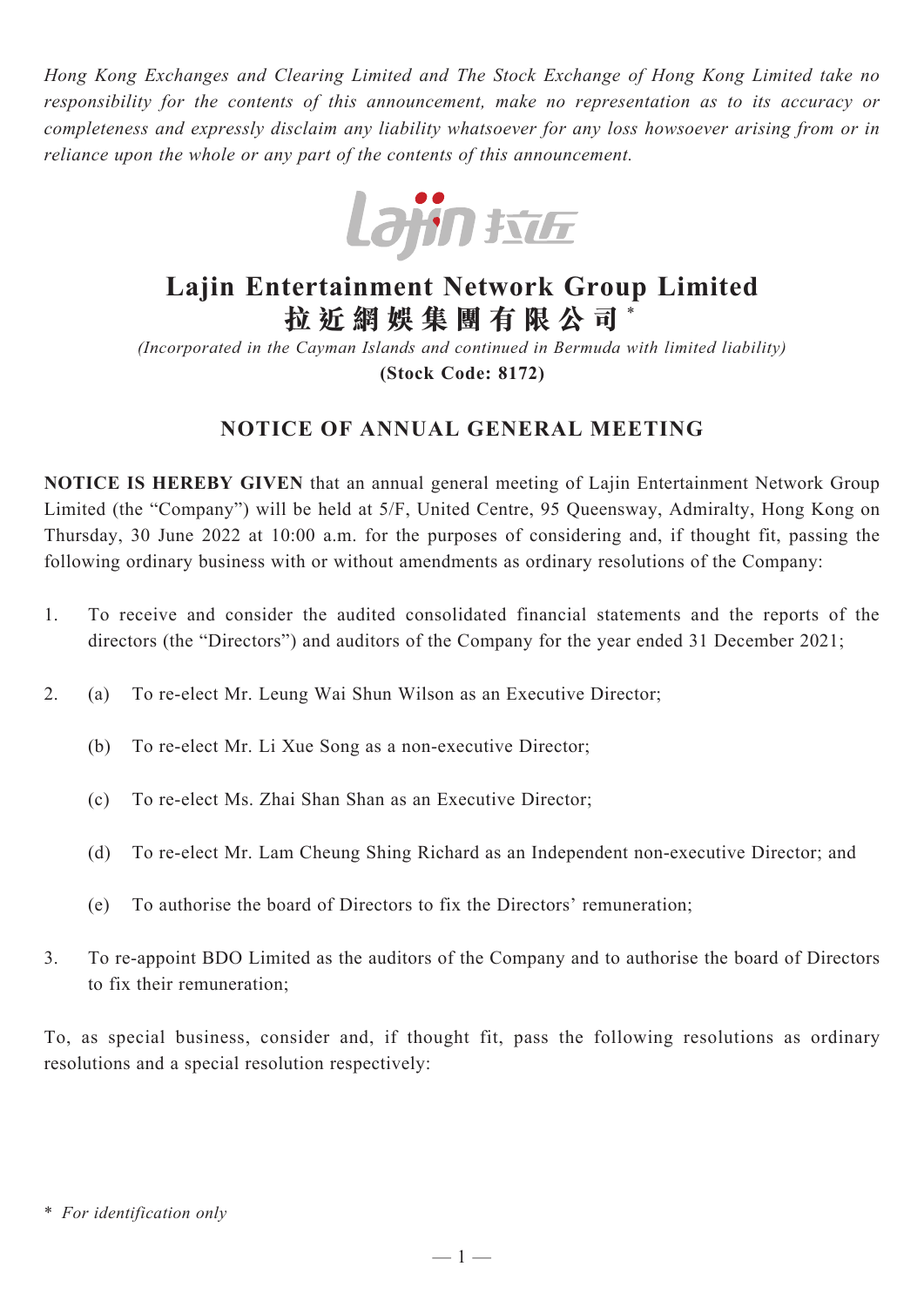#### **ORDINARY RESOLUTIONS**

### 4. "**THAT**:

- (a) subject to paragraph (c) below, pursuant to the Rules Governing the Listing of Securities on the Growth Enterprise Market (the "GEM Listing Rules") of The Stock Exchange of Hong Kong Limited (the "Stock Exchange"), the exercise by the Directors during the Relevant Period (as defined below) of all the powers of the Company to allot, issue and deal with unissued shares of the Company (the "Shares") and to make or grant offers, agreements and options, including warrants to subscribe for Shares, which might require the exercise of such powers be and the same is hereby generally and unconditionally approved;
- (b) the approval in paragraph (a) above shall authorise the Directors during the Relevant Period to make or grant offers, agreements and options which might require the exercise of such powers after the end of the Relevant Period;
- (c) the aggregate nominal amount of share capital allotted or agreed conditionally or unconditionally to be allotted (whether pursuant to options or otherwise) by the Directors pursuant to the approval in paragraph (a) above, otherwise than pursuant to (i) a Rights Issue (as defined below); or (ii) the exercise of any options granted under the previous share option scheme of the Company; or (iii) any scrip dividend scheme or similar arrangements providing for the allotment and issue of Shares in lieu of the whole or part of a dividend on Shares in accordance with the bye-laws (the "Bye-laws") of the Company; or (iv) any issue of Shares upon the exercise of rights of subscription or conversion under the terms of any warrants of the Company or any securities which are convertible into Shares, shall not exceed the aggregate of:
	- (aa) 20 per cent. of the aggregate nominal amount of the share capital of the Company in issue on the date of the passing of this resolution; and
	- (bb) (if the Directors are so authorised by a separate ordinary resolution of the shareholders of the Company) the nominal amount of any share capital of the Company repurchased by the Company subsequent to the passing of this resolution (up to a maximum equivalent to 10 per cent. of the aggregate nominal amount of the share capital of the Company in issue),

and the authority pursuant to paragraph (a) of this resolution shall be limited accordingly; and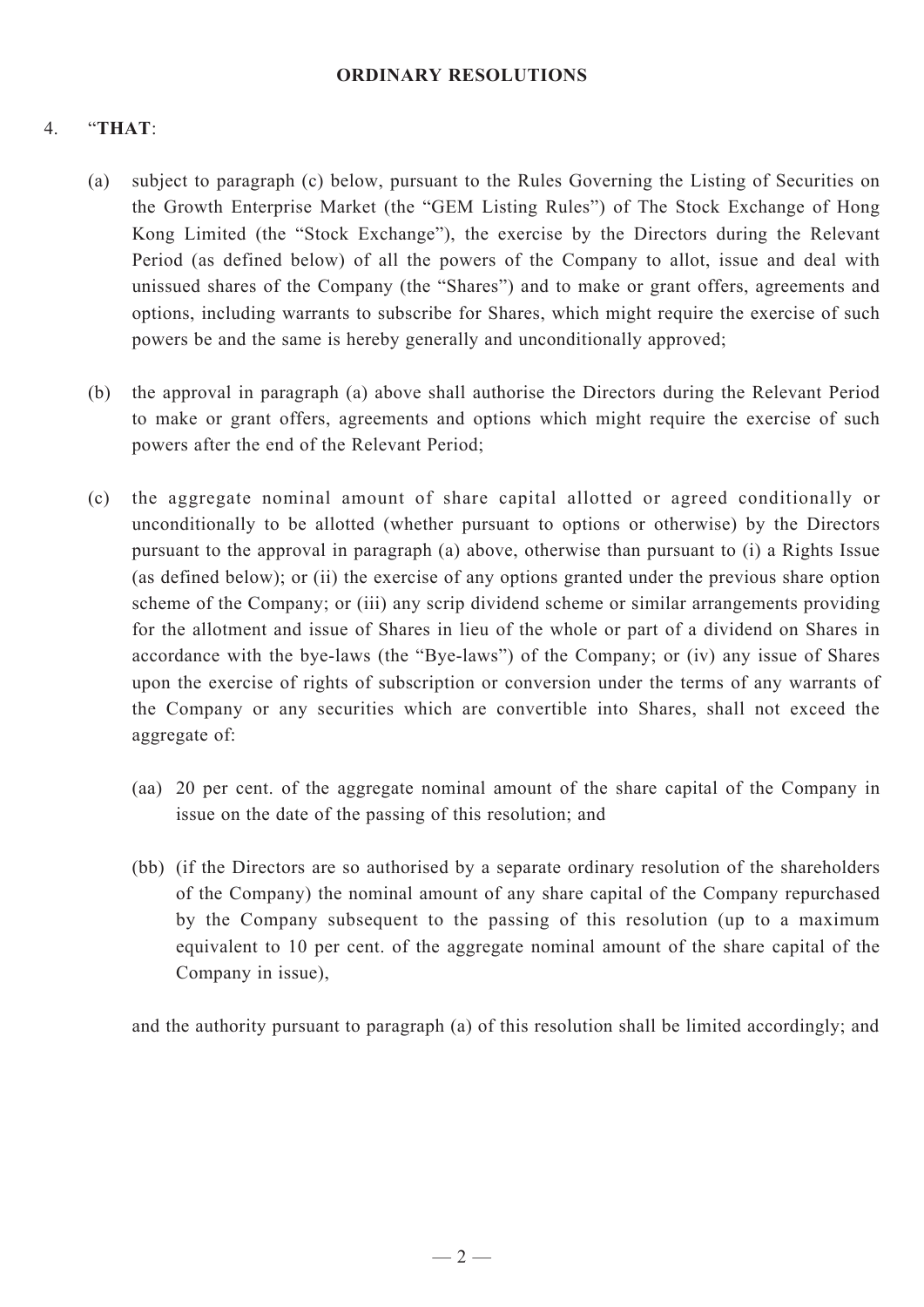"Relevant Period" means the period from the date of the passing of this resolution until whichever is the earliest of:

- (i) the conclusion of the next annual general meeting of the Company;
- (ii) the expiration of the period within which the next annual general meeting of the Company is required by the Bye-laws of the Company, the Companies Act 1981 of Bermuda (as amended) (the "Companies Act") or any other applicable laws of Bermuda to be held; and
- (iii) the passing of an ordinary resolution by the shareholders of the Company in general meeting revoking or varying the authority given to the Directors by this resolution;

"Rights Issue" means an offer of Shares, or offer or issue of warrants, options or other securities giving rights to subscribe for Shares open for a period fixed by the Directors to holders of Shares on the register on a fixed record date in proportion to their then holdings of Shares (subject to such exclusion or other arrangements as the Directors may deem necessary or expedient in relation to fractional entitlements, or having regard to any restrictions or obligations under the laws of, or the requirements of, or the expense or delay which may be involved in determining the existence or extent of any restrictions or obligations under the laws of, or the requirements of, any jurisdiction outside Hong Kong or any recognised regulatory body or any stock exchange outside Hong Kong)."

> Yours faithfully By order of the Board of **Lajin Entertainment Network Group Limited Leung Wai Shun Wilson** *Executive Director*

Hong Kong, 30 May 2022

*Registered office:* Clarendon House 2 Church Street Hamilton HM 11 Bermuda

*Head office and principal place of business in Hong Kong:* Unit 3903A Far East Finance Centre 16 Harcourt Road Admiralty Hong Kong